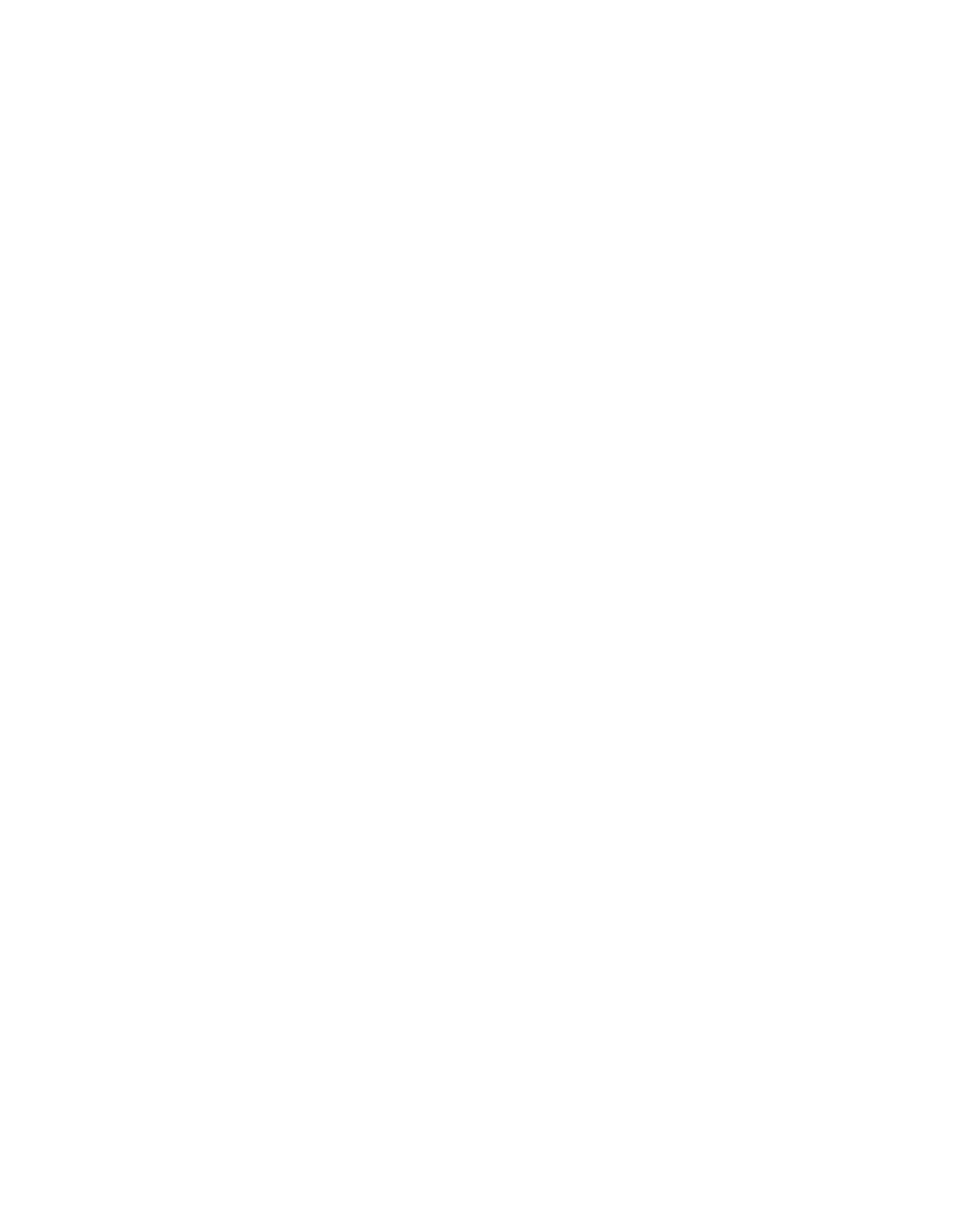

# **Background**

# **History**

Thomas Hunt Morgan, who worked at Columbia University in the early 1900's, was the first researcher to use the fruit fly, *Drosophila melanogaster,* in the study of gene inheritance patterns. Fruit flies are tiny insects that feed on a fungus that grows on fruit, and they are an excellent species choice for the study of genetics. Their small size allows thousands of flies to be stored in a small space, and because they reproduce quickly, many generations can be grown and observed in relatively short time frames. Through his work Morgan identified 80 separate mutants and was the first person to demonstrate through experimentation, that one gene can be isolated to one chromosome. Morgan was awarded the Nobel Prize in 1933 for his work on fruit flies.

A gene is a sequence of DNA that encodes the information to make a protein and to determine how much of that protein will be made. The genetic sequence for a protein is called the genotype; the observed result, or the trait, is called the phenotype. Proteins have three major functions in cells: they provide structure, act as biological catalysts called enzymes and serve as hormones. Proteins in turn, confer human traits, or phenotypes. For example, keratin is the structural protein for hair. The chemical structure of keratin changes the shape of hair. Curly hair has a different chemical structure than straight hair.

Melanin is a pigment protein in skin and hair. If skin cells produce an abundance of melanin, the result is dark toned skin; if skin cells make less melanin the result is light-toned skin. If melanin is not produced, the result is a disorder called albinism (a total lack of melanin or pigment). Differences in traits are caused by changes in the genes that create these proteins. The genetic differences between people are referred to as genetic diversity or variability.

A change in the sequence of DNA, which encodes a gene, is called a mutation. Because a gene encodes the information for the production of a protein, a change in a gene may result in a change in the protein and therefore in the phenotype. A change in DNA results in a chemical re-arrangement of the DNA molecule. These changes occur specifically to the base pairs, re-arranging the nucleotides (adenine, thymine, guanine, and cytosine) or removing whole sequences. For the purpose of instruction it can be useful to compare DNA to a recipe. DNA contains the information for a trait. Thus it is expected that a change in the recipe will result in a change in the trait. However, not all mutations result in changes to traits. There are many mutations that are "silent." They have no effect upon the expression of a gene or upon a phenotype.

# **How do mutations occur?**

Spontaneous mutations occur during DNA replication in the process of mitosis (cell division). There are enzymes in the cell that "proof-read" newly replicated DNA, but if they miss a change, this change gets incorporated into the DNA and will be maintained when the DNA is replicated in the future. There are many 'silent' mutations in DNA that do not have an effect on the health or the activity of the cell.

Mutations can also occur due to exposure to mutagens. Mutagens are substances that interact specifically with the DNA molecule and change the genetic sequence. Some mutagens are commonly known as carcinogens, substances that cause cancer. Ultra-violet radiation and smoking are both excellent examples of mutagens. Both of these interact with the DNA and can make changes to genes. It is known that both ultra-violet radiation and smoking can cause cancer.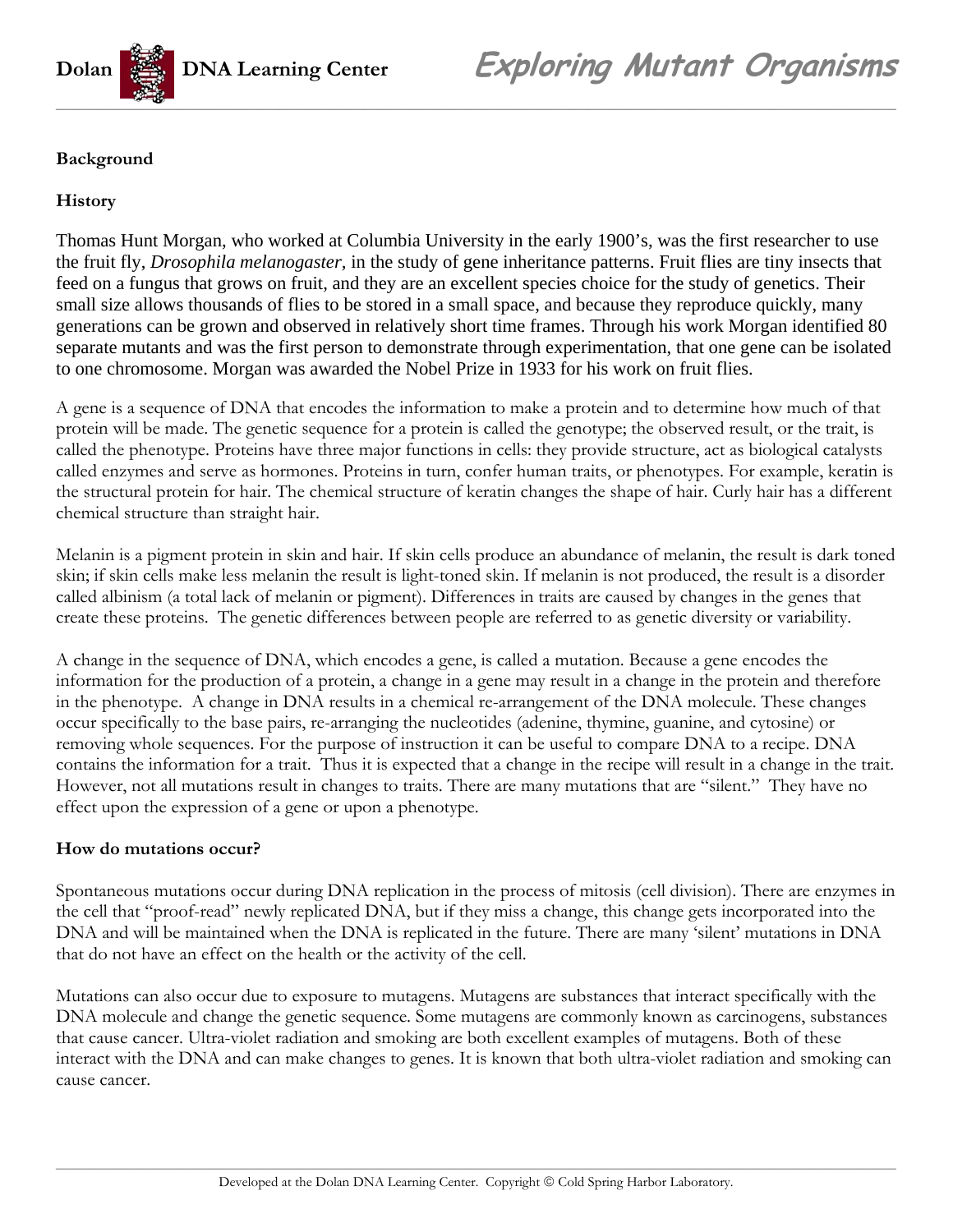

Cancer is understood to be a genetic disease within the cell. Changes to genes with important replication or developmental functions in a cell have been implicated in the development and progression of cancer. This occurs when the genes that are supposed to control a cell's division are altered. Cancerous cells are typified by their inability to turn "off" their cell division stage. Normally a cell that is malfunctioning will destroy itself, but in this case the gene to instruct the cell to die is also mutated. The cell can no longer do the job it was meant for and it cannot destroy itself. It can only make more cells just like itself continuously. Cancer is also understood to be associated with an accumulation of mutations in the cell. That is, the cell requires a certain number of "hits", or changes to its genes, before it becomes cancerous. For this reason, exposure to mutagens increases the number of mutations in a cell and thereby increases the likelihood of a cell becoming cancerous. Therefore, exposure to a mutagen is a risk factor for the development of cancer.

The older a cell is, the greater the likelihood that it has accumulated mutations. Additionally, greater exposure to mutagens increases the likelihood that a cell will become cancerous. It is for these two reasons that older people have greater chances of developing cancer. However, it is important to note that mere exposure to a mutagen does not guarantee that a cell will become cancerous; rather, exposure increases the chances that enough mutations will be accumulated to result in a cell stuck in the "on" position. Cancer in humans is an excellent example of the harmful effects of mutagens. However, not all mutations are harmful, as will be discussed further.

# **Why Study Mutations?**

The study of mutations is a tool used to explore the function of a gene. If a mutation in a gene elicits a phenotypic change, the function of the gene can be better understood. This is the case for all organisms, from bacteria to man, and is often an approach researchers use to determine a gene's function in a cell.

In humans, genetic mutations can often be associated with disease. For example, sickle cell anemia is a disease that results due to a mutation in a protein. Hemoglobin is the structural protein of red blood cells. The hemoglobin in red blood cells binds oxygen and carries it throughout the body. In the hemoglobin gene, a mutation that disrupts the shape of the protein changes the shape of the red blood cell from round to sickle. These hemoglobin molecules bind oxygen less favorably than normal hemoglobin does. This results in an anemic state. Also, the sickle shape of the red blood cell causes difficulties. Sickle cells do not move as easily through the veins and can accumulate at points inside the affected person. Sickle cell anemia provides an excellent example where a change in the hemoglobin gene results in a phenotypic change in cell shape and function. Understanding the function of healthy (or "wild-type") genes can help researchers to understand the mechanism of disease and develop potential treatments. This approach can lead to the use of gene therapy for genetic disease. Gene therapy is the use of healthy genes to treat an individual with a disease caused by mutation.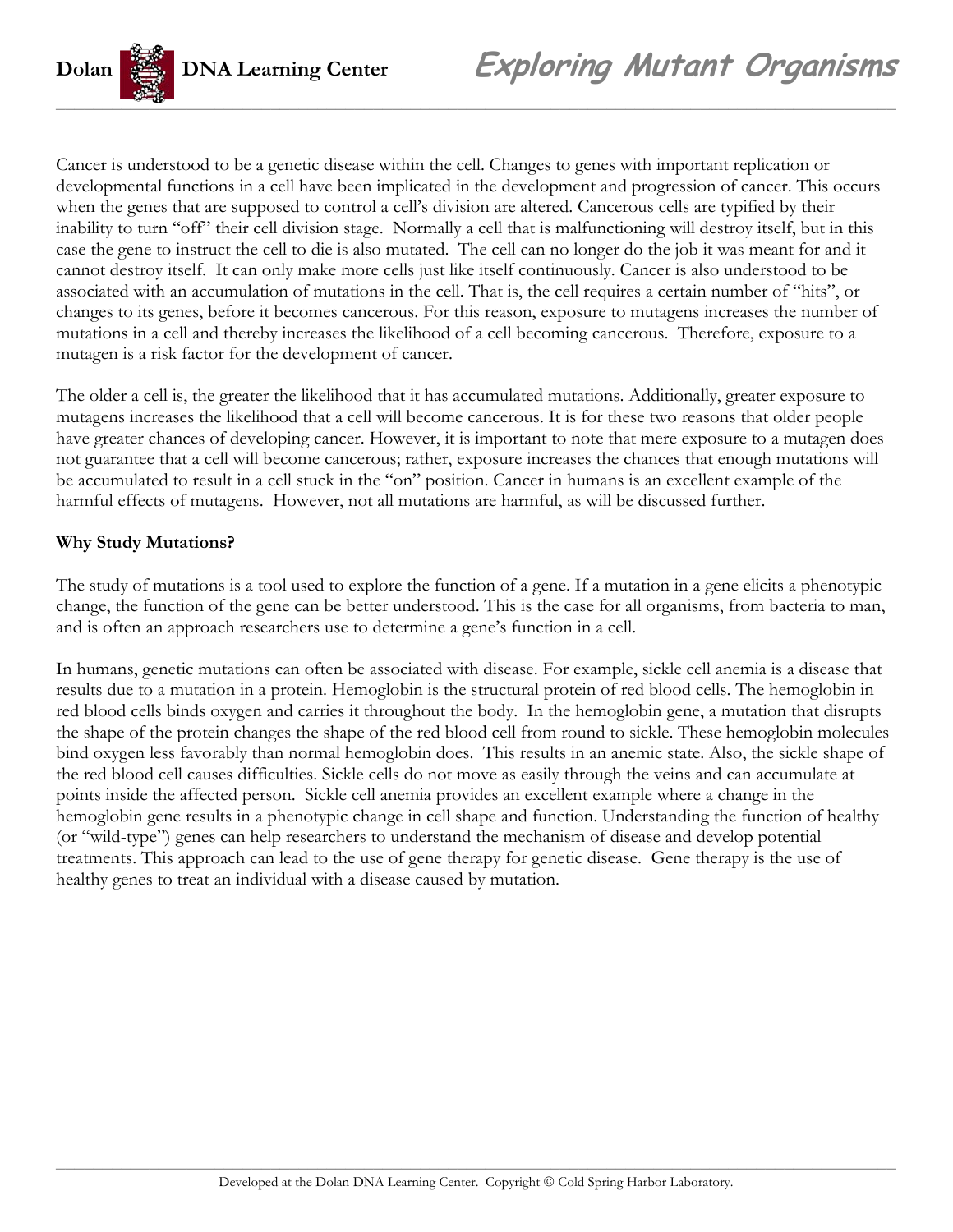

### **Mutations and Evolution**

With the publication of "The Origin of Species" in 1859, Charles Darwin introduced his famous theory of Natural Selection. This theory was a result of observations he made on his famous trip on the HMS Beagle. He observed morphological differences between finches that lived on different islands in the Galapagos. Darwin hypothesized that the finches had originated from the same population and had spread out over numerous islands. Some birds developed physical traits, specifically distinct beak shapes, which gave them an advantage in their new habitats and made it easier for them to access food. Darwin suggested that these advantageous traits were passed on to the offspring and over the course of numerous generations the new trait became the predominant trait in the population

At the time that Darwin suggested his theory, DNA was not understood to be the basis of inheritance. However, it has been elucidated that changes in DNA, which underlie changes in morphology, are the mechanisms of evolution. Natural selection is a spontaneous event. An organism cannot make changes to its own DNA. Rather an existing change, which benefits an organism, will remain in the population and potentially become the predominant trait observed in that population. This process can also be referred to as "adaptation", not because the animal changes, but because, the animal has a trait that benefits it in the habitat where it lives and this trait may be "selected" for when it provides the animal with an advantage.

The long neck of the giraffe is an excellent example of natural selection. Giraffes with longer necks found it easier to access food. So long necked giraffes had a higher survival rate and thus more offspring.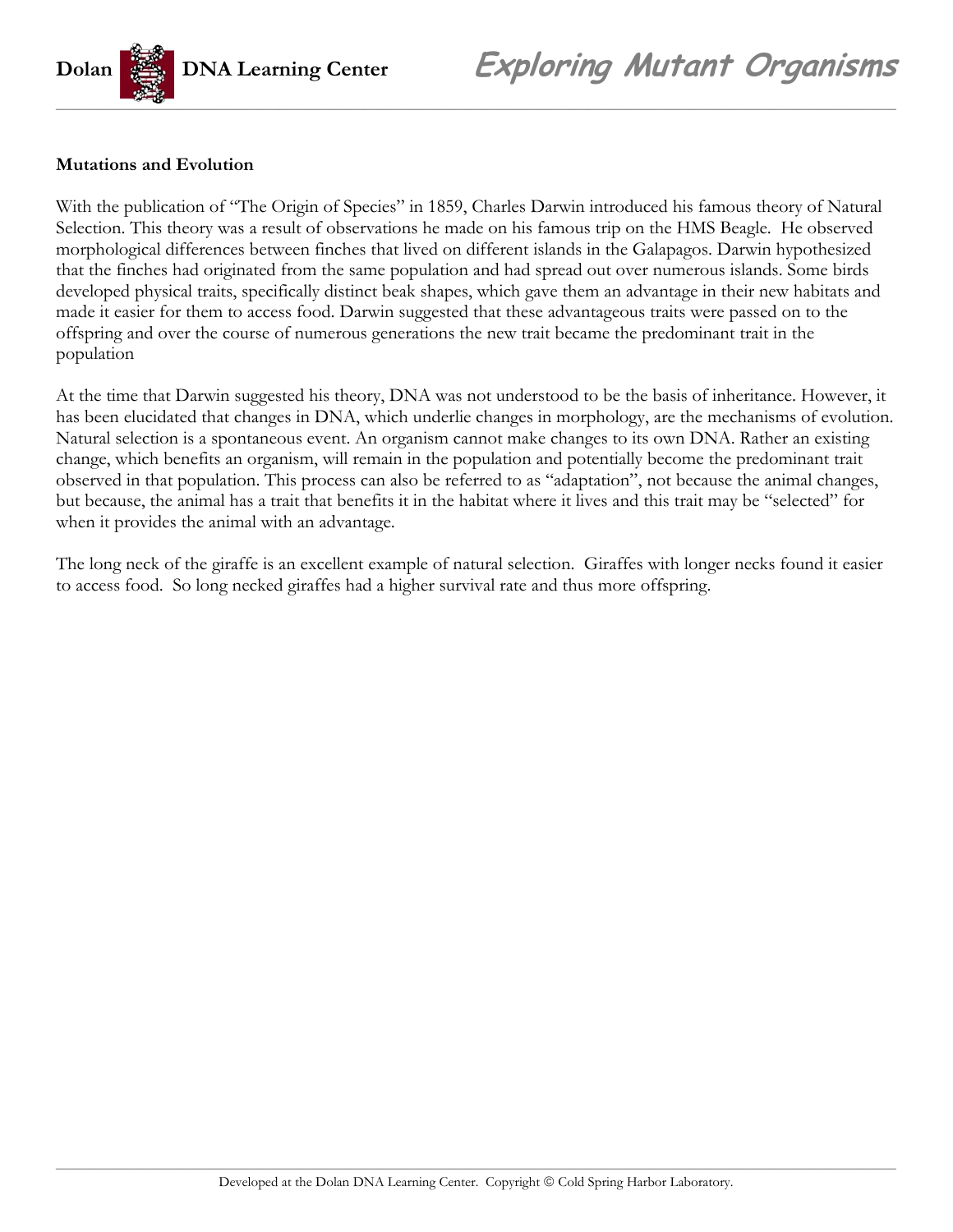

### **Description of Activity**

This lesson is an introduction to the phenotypic effect of genetic mutations. In this 1-hour activity for children in grades 5-8, students have the opportunity to view mutant *Drosophila melanogaster* (fruit flies) using either stereomicroscopes or magnifying glasses. Discussion of observations can include the connection between genetic mutations, natural selection and genetic disease.

### **Learning Outcomes**

Students will:

- observe the connection between genotype and phenotype.
- learn the life cycle of the fruit fly.
- view mutated fruit flies with the aid of microscopes (or magnifying glasses).
- describe and record the physical traits that were observed in fruit flies.
- realize the possible implications of genetic mutation, such as natural selection and genetic disease.

# **Assumptions of Prior Knowledge**

Students should be familiar with the genetic code (A, T, G, and C) and should also know that a genetic mutation is the result of a change in the genetic code.

# **Misconceptions**

Students might believe that all mutations have a negative affect and that these mutations are always inherited. They sometimes also believe that acquired traits (such as a mouse losing a tail in a mousetrap) can be inherited. Students often have misconceptions about evolution and natural selection. For example, some believe that organisms can willingly change based on their surroundings, thus

#### **Lesson**

#### **Materials and Equipment**

adapting to their environments.

- 15 Clear plastic petri plates
- Clear plastic tape
- 15 dissecting microscopes or magnifying glasses
- Wild-type fruit flies (*Drosophila melanogaster)*
- Mutant fruit flies (find mutations that are easy to see, such as eye color/shape, body color, wing shape)

#### **Purchasing Information**

- Assorted mutated and wild type fruit flies- Carolina Biological Supply Company
- Petri plates- VWR Scientific
- Dissecting microscopes Leica

#### **Before Class**

*\_\_\_\_\_\_\_\_\_\_\_\_\_\_\_\_\_\_\_\_\_\_\_\_\_\_\_\_\_\_\_\_\_\_\_\_\_\_\_\_\_\_\_\_\_\_\_\_\_\_\_\_\_\_\_\_\_\_\_\_\_\_\_\_\_\_\_\_\_\_\_\_\_\_\_\_\_\_\_\_\_\_\_\_\_\_\_\_\_\_* 

- If you have purchased live flies, they will have to be anesthetized, transferred into clear petri plates using small paintbrushes and taped. Each plate should contain some wild-type flies, and a few of each mutant.
- Alternatively, if live flies are placed in the freezer, they will die and can be reused several times.
- Photocopy observation sheet for each student.

#### **During Class**

- Begin the lesson with an observation of the classroom population. Discuss how although we are all humans, we have physical traits that create variation within the population. Is variation a good thing?
- Ask students to guess what percent of one individual's genes are the same as another's. Surprisingly, the answer is 99.9% because we are all members of the same species! Only 0.1% of our genes account for the differences between individuals.
- Mutations, or changes in genes account for the variation in traits that we see today, as well as the differences we see between modern humans and our ancient ancestors. Show pictures or plastic molds of species such as *Homo erectus*. When an organism's DNA changes, its traits can change. Through natural selection, certain traits may be conserved, which can lead to the evolution of a species. If you have an Internet hook-up in the classroom, go to [www.dnai.org](http://www.dnai.org/) >Applications> Human Origins and discuss the theory that all humans share a common ancestor.
- If time permits, students can also explore the connection between mutations and genetic disease at [www.ygyh.org](http://www.ygyh.org/). Some mutations that cause disease are inherited and others are acquired through exposure to mutagens such as cigarette smoke or UV light.
- Explain that in this lab, they will observe the connection between mutations and changes in traits by observing fruit flies with mutations that were caused by exposure to radiation. Ask why a scientist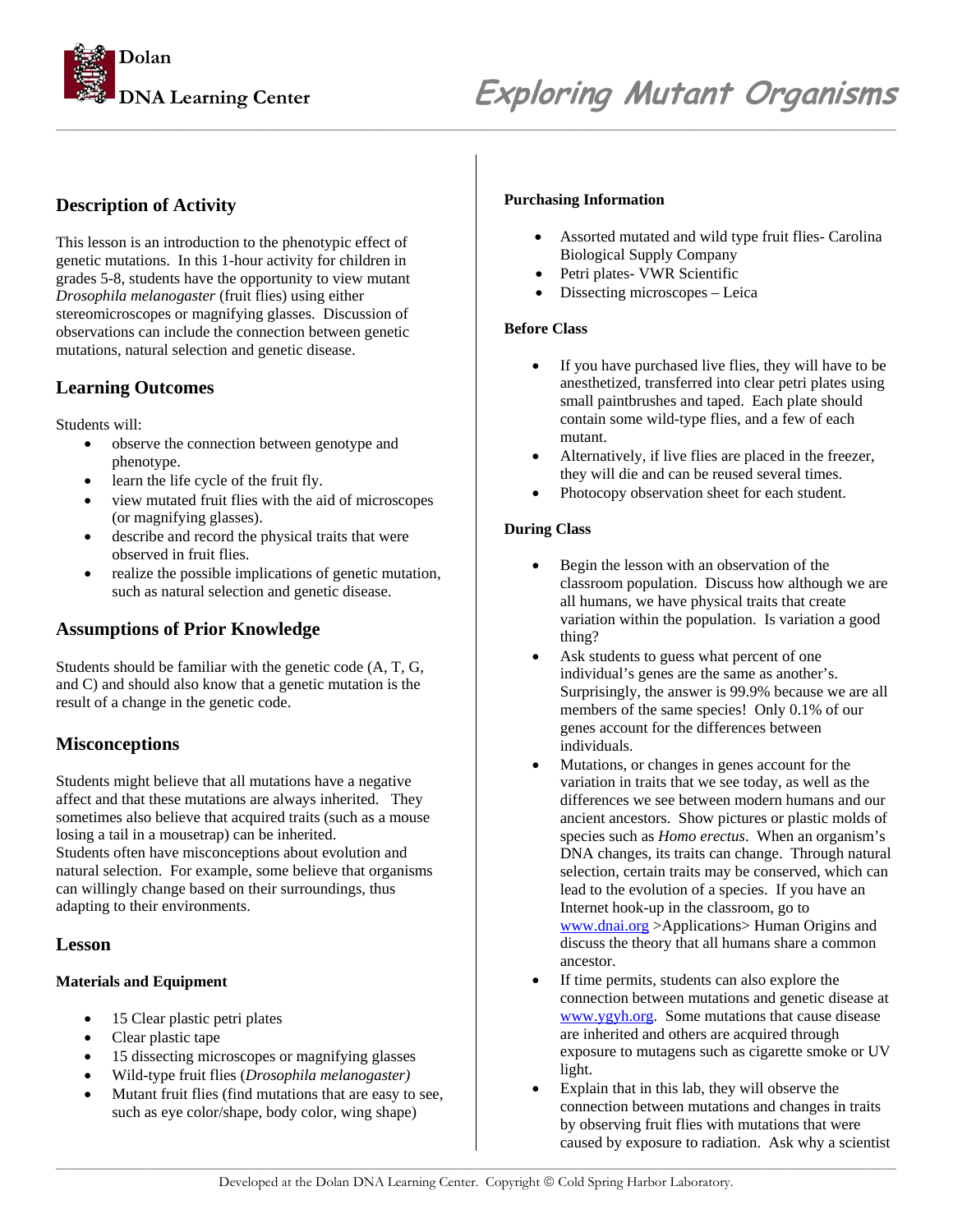

might want to mutate a fly, and discuss when in the life cycle this would be done (in the egg stage).

- Explain that fruit flies are a popular model organism in genetic research because they are genetically similar to humans (about 60% of their genes are the same as ours); they are easy to care for, have short life spans and reproduce quickly. A female fly can lay thousands of eggs in her short lifetime. A scientist named Thomas Hunt Morgan first observed fruit fly mutations. ([www.dnai.org/timeline/index.html](http://www.dnai.org/timeline/index.html)).
- Distribute laminated pictures of wild type and mutant flies. Review all of the traits that students will observe. Make sure to carefully observe the wildtype traits, as well as mutations.
- Demonstrate how to use a microscope or magnifying glass to observe the fruit flies, and remind the students how important it is to record the mutations they have observed.
- Distribute prepared petri plates and observation sheets. Give students at least 15 minutes to make their observations.

#### **Analysis and Discussion**

- Discuss students' observations. What mutations were seen? Which mutations might be beneficial or harmful to a fly, and why? What might happen to a fly with an extremely harmful mutation, or an extremely beneficial mutation? Make the connection to natural selection.
- A great example of natural selection and genetic disease is sickle cell anemia. Discuss how the sickle cell mutation actually confers resistance to malaria, but can also cause a debilitating blood disorder. It is believed that many of the mutations that cause disease in modern populations might have originally helped certain populations survive
- Discuss why many organisms today have the traits they do. Why to wild type fruit flies have brown bodies, and teardrop shaped wings? In a way, nature has chosen these traits because they increase chances of survival and reproduction.
- Discuss the breeding of animals for certain traits as an example of selection, but not by nature, by humans.

### **Further Explorations**

*\_\_\_\_\_\_\_\_\_\_\_\_\_\_\_\_\_\_\_\_\_\_\_\_\_\_\_\_\_\_\_\_\_\_\_\_\_\_\_\_\_\_\_\_\_\_\_\_\_\_\_\_\_\_\_\_\_\_\_\_\_\_\_\_\_\_\_\_\_\_\_\_\_\_\_\_\_\_\_\_\_\_\_\_\_\_\_\_\_\_* 

Have students imagine alternative mutations in the fruit fly. The students will describe some advantages and/or disadvantage that these mutations may provide for the organisms.

To further explore human evolution, go to: [http://www.dnai.org/teacherguide/guide.html.](http://www.dnai.org/teacherguide/guide.html) You will see an activity called *Human Origins: The Prehistoric Race*. This is a printable board game, all about evolution and natural selection.

Students can research human conditions that are associated with genetic mutations on [www.ygyh.org](http://www.ygyh.org/), and present their findings to the class.

Students can research Charles Darwin, and what he learned from his travels on the HMS Beagle.

Discuss or research why certain genetic disorders are more predominant in certain populations of people. For example, Tay-Sachs disease is found predominantly in people of Ashkenazi-Jewish descent, and Sickle Cell Anemia (and diseases like it) are found predominantly in people of African or Mediterranean descent.

#### **Resources**

Websites:

#### [www.dnaftb.org](http://www.dnaftb.org/)

A Dolan DNA Learning Center Internet site. This site is an on-line textbook with chapters ranging from inheritance to genetic engineering.

#### [www.ygyh.org](http://www.ygyh.org/)

A Dolan DNA Learning Center Internet site. This site is a multimedia guide to 15 different genetic disorders.

#### [www.dnai.org](http://www.dnai.org/)

A Dolan DNA Learning Center Internet site. This site details the past, present and future of DNA science.

[http://www.exploratorium.edu/exhibits/mutant\\_flies/mutant\\_fl](http://www.exploratorium.edu/exhibits/mutant_flies/mutant_flies.html) [ies.html](http://www.exploratorium.edu/exhibits/mutant_flies/mutant_flies.html)

The Exploratorium's online exhibit, *Mutant Fruit Flies.*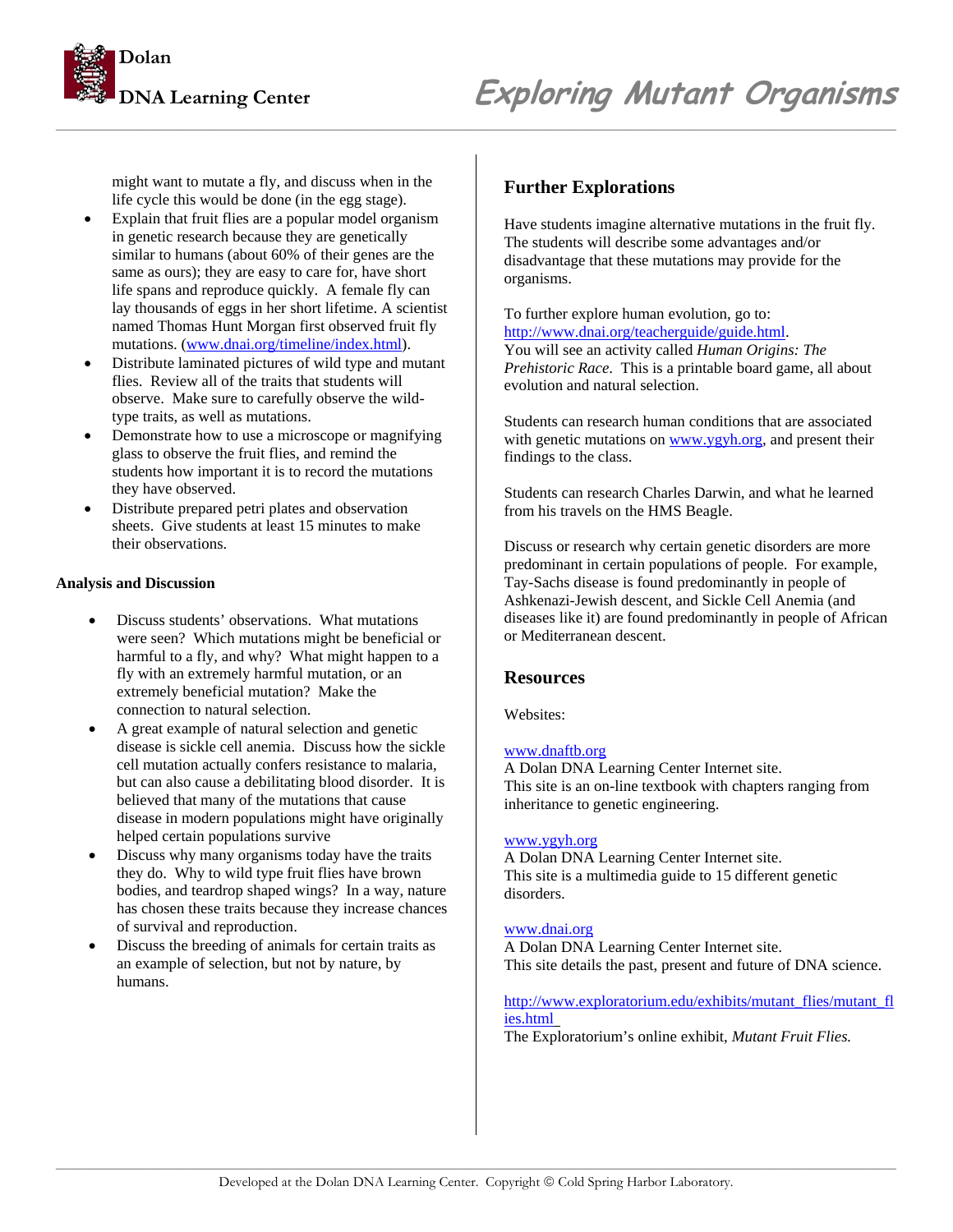

# **DNA Learning Center Exploring Mutant Organisms**

#### Books:

From the Beginning, The Story of Human Evolution. David Peters. William Morrow and Co., 1991.

Gene Machines, Fran Balkwill and Mic Rolph. CSHL Press. 2002.

Have a Nice DNA, Fran Bilkwell and Mic Rolph. CSHL Press. 2002

### **Correlations**

#### **New York State**

NYS Standard 4: Science The Living Environment

- Organisms inherit genetic information in a variety of ways that result in continuity of structure and function between parents and offspring.
- Individual organisms and species change over time.
- The continuity of life is sustained through reproduction and development.
- Human decisions and activities have had a profound impact on the physical and living environment.

#### **National**

Content Standard A: Abilities necessary to do scientific inquiry

Understandings about Scientific Inquiry

- Scientists usually inquire about how physical, living, or designed systems function. Conceptual principles and knowledge guide scientific inquires. Historical and current scientific knowledge influence the design and interpretation of investigations and the evaluation of proposed explanations made by other scientists.
- Scientists conduct investigations for a wide variety of reasons. For example, they may wish to discover new aspects of the natural world, explain recently observed phenomena, or test the conclusions of prior investigations or the predictions of current theories.
- Scientists rely on technology to enhance the gathering and manipulations of data. New techniques and tools provide new evidence to guide inquiry and new methods to gather data, thereby contributing to the advance of science. The accuracy and precision of the data, and therefore the quality of the

explorations, depends on the technology used.

Scientists explanations must adhere to criteria such as: a proposed explanation must be logically consistent; it must abide by the rules of evidence; it must be open to questions and possible modifications; and it must be based on historical and current scientific knowledge.

#### Content Standard C: Life Science Reproduction and Heredity

*\_\_\_\_\_\_\_\_\_\_\_\_\_\_\_\_\_\_\_\_\_\_\_\_\_\_\_\_\_\_\_\_\_\_\_\_\_\_\_\_\_\_\_\_\_\_\_\_\_\_\_\_\_\_\_\_\_\_\_\_\_\_\_\_\_\_\_\_\_\_\_\_\_\_\_\_\_\_\_\_\_\_\_\_\_\_\_\_\_\_* 

- Hereditary information is contained in genes, located in the chromosomes of each cell. Each gene carries a single unit of information. An inherited trait of an individual can be determined by one or by many genes, and a single gene can influence more than one trait. A human cell contains many thousands of different genes.
- The characteristics of an organism can be described in terms of a combination of traits. Some traits are inherited and others result from interactions with the environment.
- Diversity and Adaptations of Organisms
	- Extinction of a species occurs when the environment changes and the adaptive characteristics of a species are insufficient to allow its survival. Fossils indicate that many organisms that lived long ago are extinct. Extinction of species is common; most of the species that have lived on the earth no longer exist.

#### **AAAS Benchmarks**

Content Standard B: Heredity

- There is variation among individuals of one kind within a population
- For offspring to resemble their parents, there must be a reliable way to transfer information from one generation to the next.
- New varieties of cultivated plants and domestic animals have resulted from selective breeding for particular traits.

Content Standard F: Evolution of Life

- Individuals of the same kind differ in their characteristics, and sometimes the differences give individuals an advantage in surviving and reproducing.
- Fossils can be compared to one another and to living organisms according to their similarities and differences. Some organisms that lived long ago are similar to existing organisms, but some are quite different.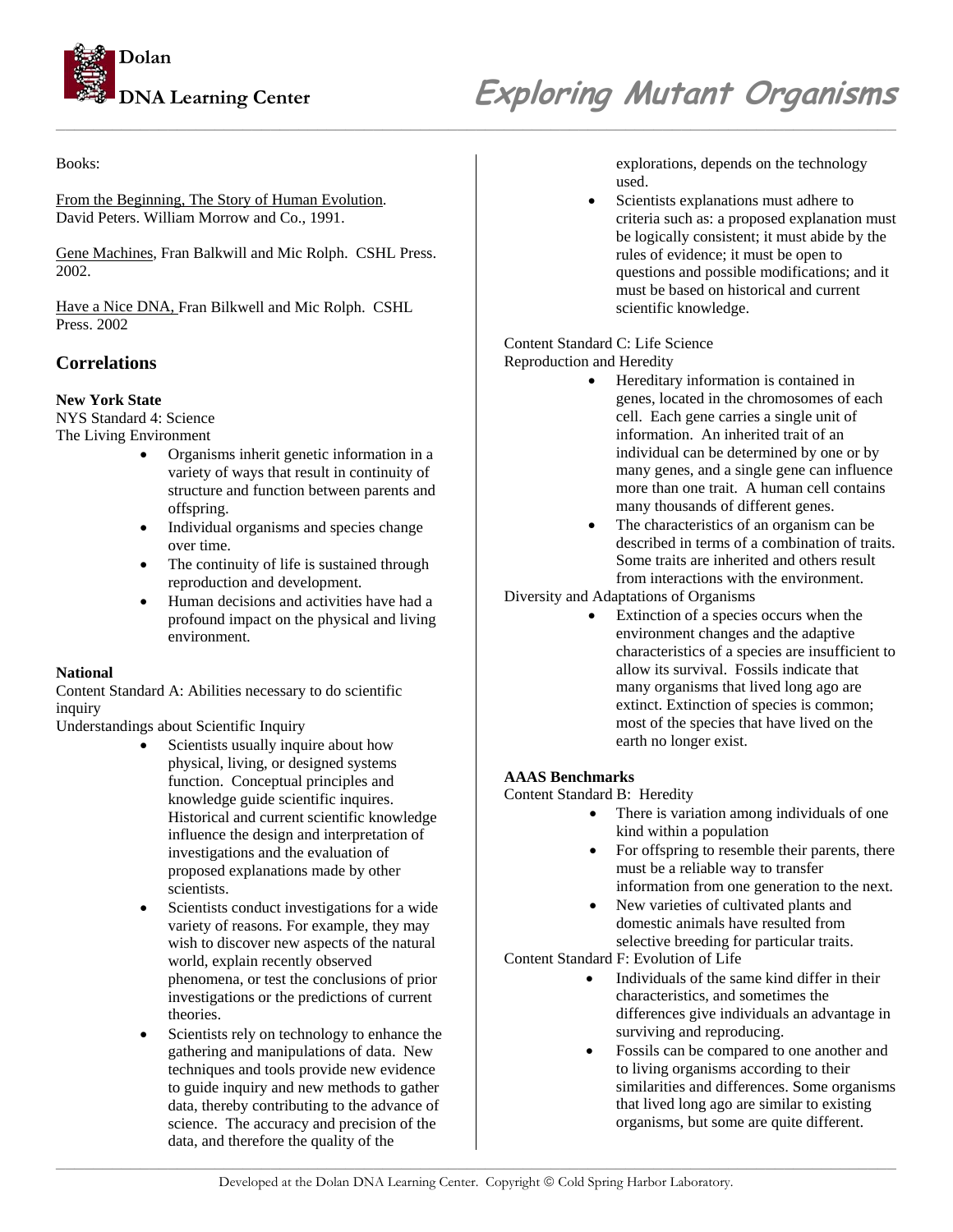

• Small differences between parents and offspring can accumulate (through selective breeding) in successive generations so that descendants are very different from their ancestors.

*\_\_\_\_\_\_\_\_\_\_\_\_\_\_\_\_\_\_\_\_\_\_\_\_\_\_\_\_\_\_\_\_\_\_\_\_\_\_\_\_\_\_\_\_\_\_\_\_\_\_\_\_\_\_\_\_\_\_\_\_\_\_\_\_\_\_\_\_\_\_\_\_\_\_\_\_\_\_\_\_\_\_\_\_\_\_\_\_\_\_* 

• Individual organisms with certain traits are more likely than others to survive and have offspring. Changes in environmental conditions can affect the survival of individual organisms and entire species.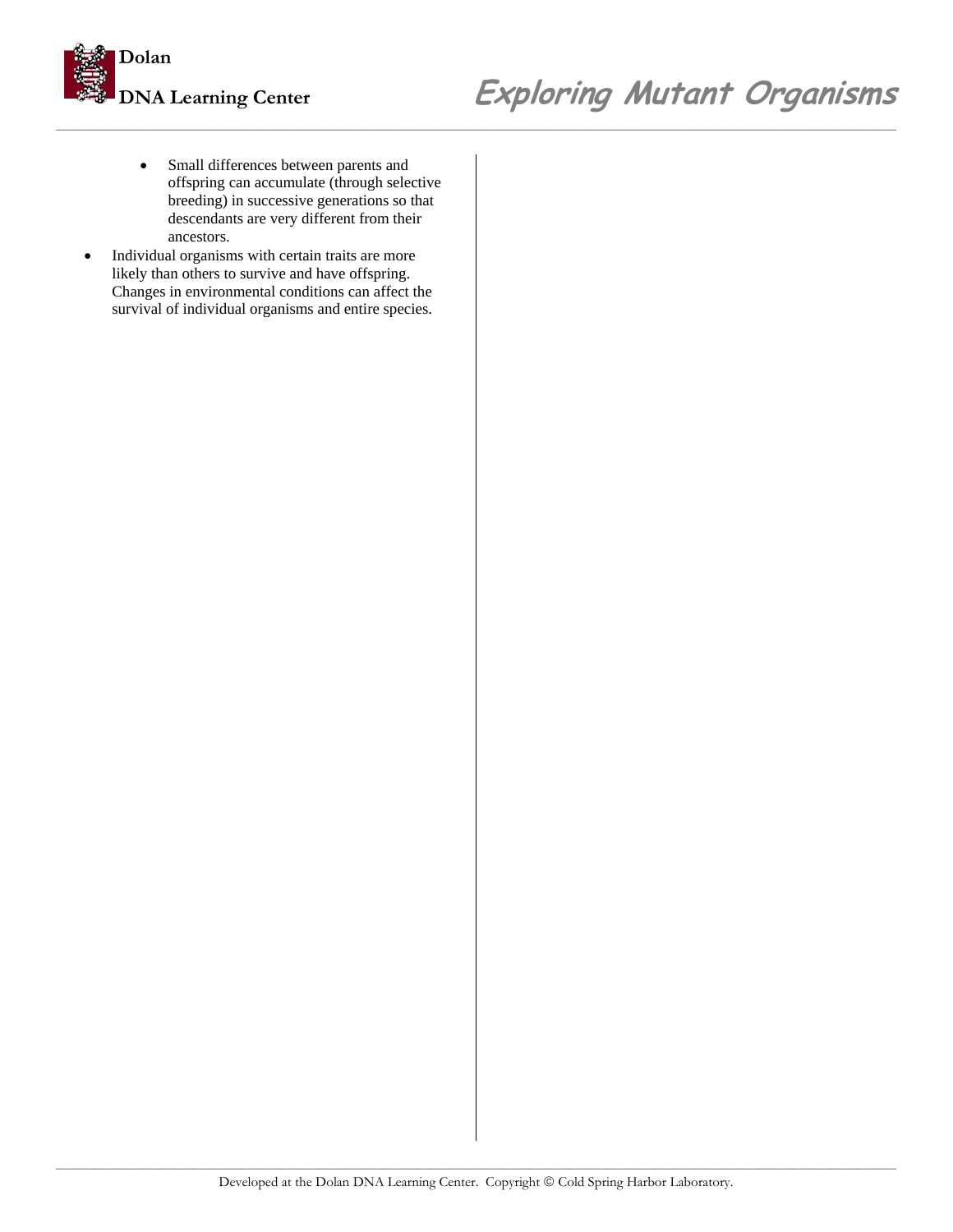# **Exploring The Fruit Fly**

# **Wild Type Traits**





**Two Small Antennae**



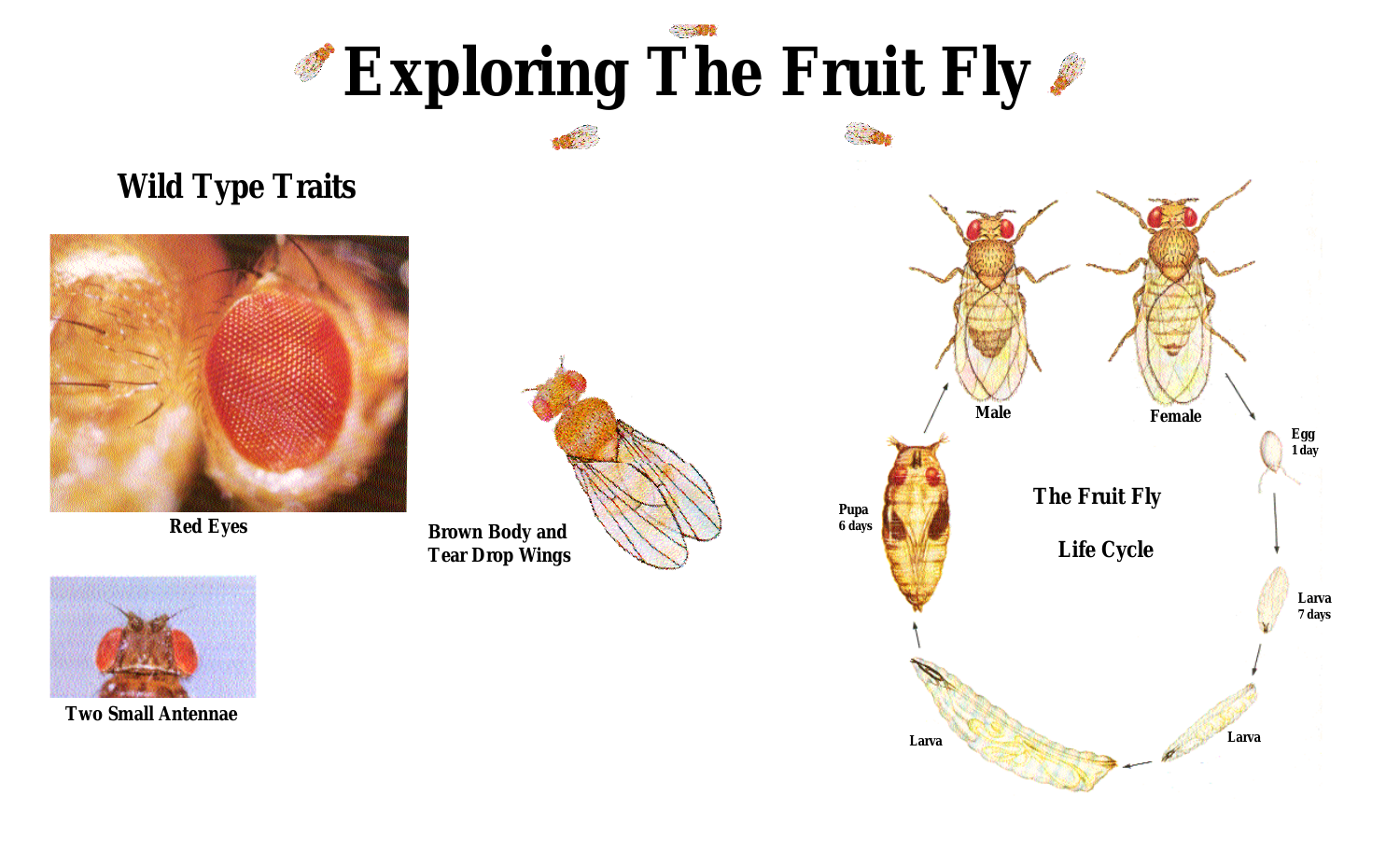# **Eye Color and Shape Mutations**





**Bar Eyes Black Eyes**





**Lobe Eyes White Eyes**

# **Wing Shape Mutations**



**Scalloped Curved Rounded**

# **Body Mutations**





**Antennapedia**

# **Body Color Mutations**





**Yellow Black**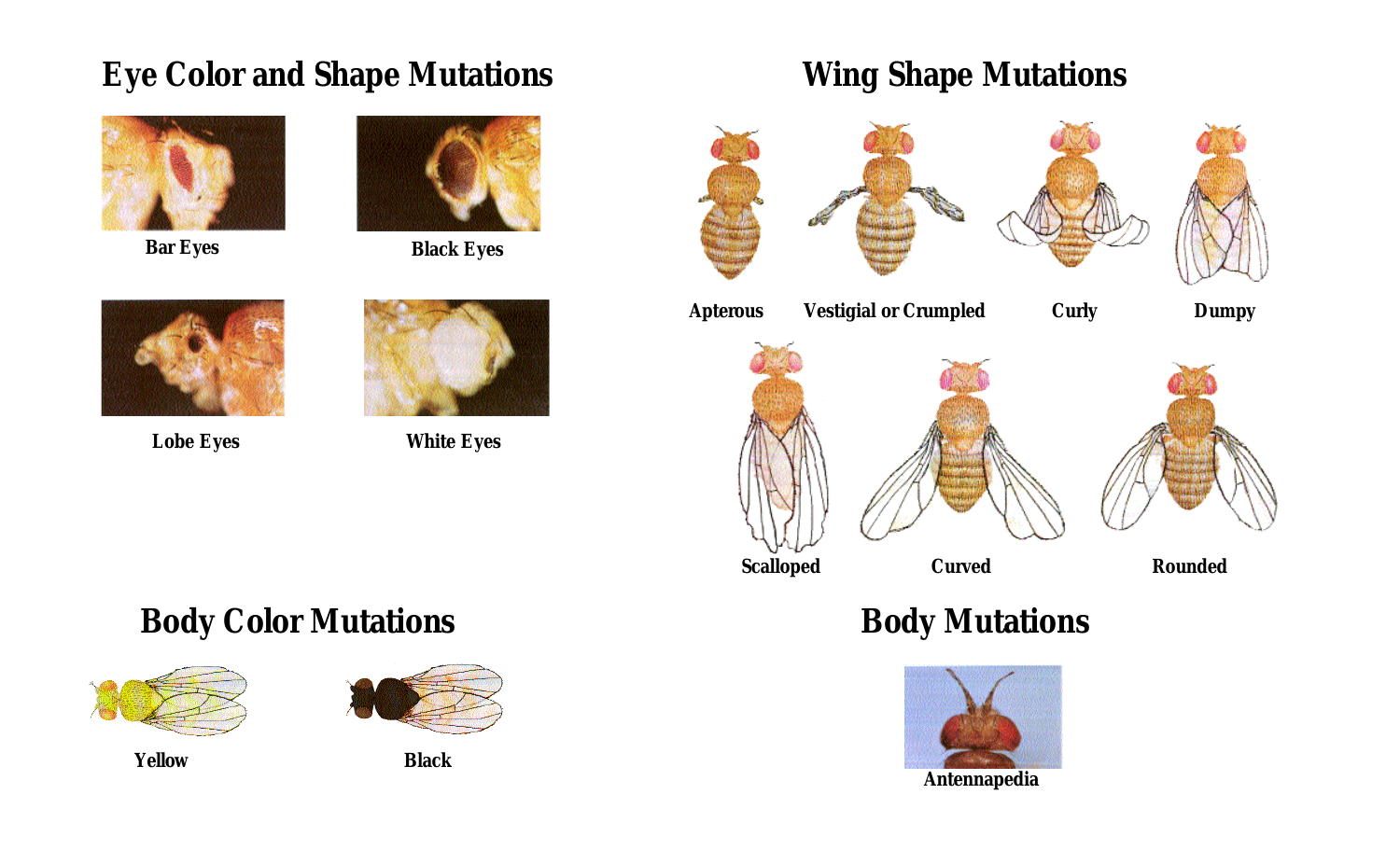| Geneticist: | Date: |
|-------------|-------|
|             |       |



Draw and label one example of a wild type fly and one example of a mutant fly:







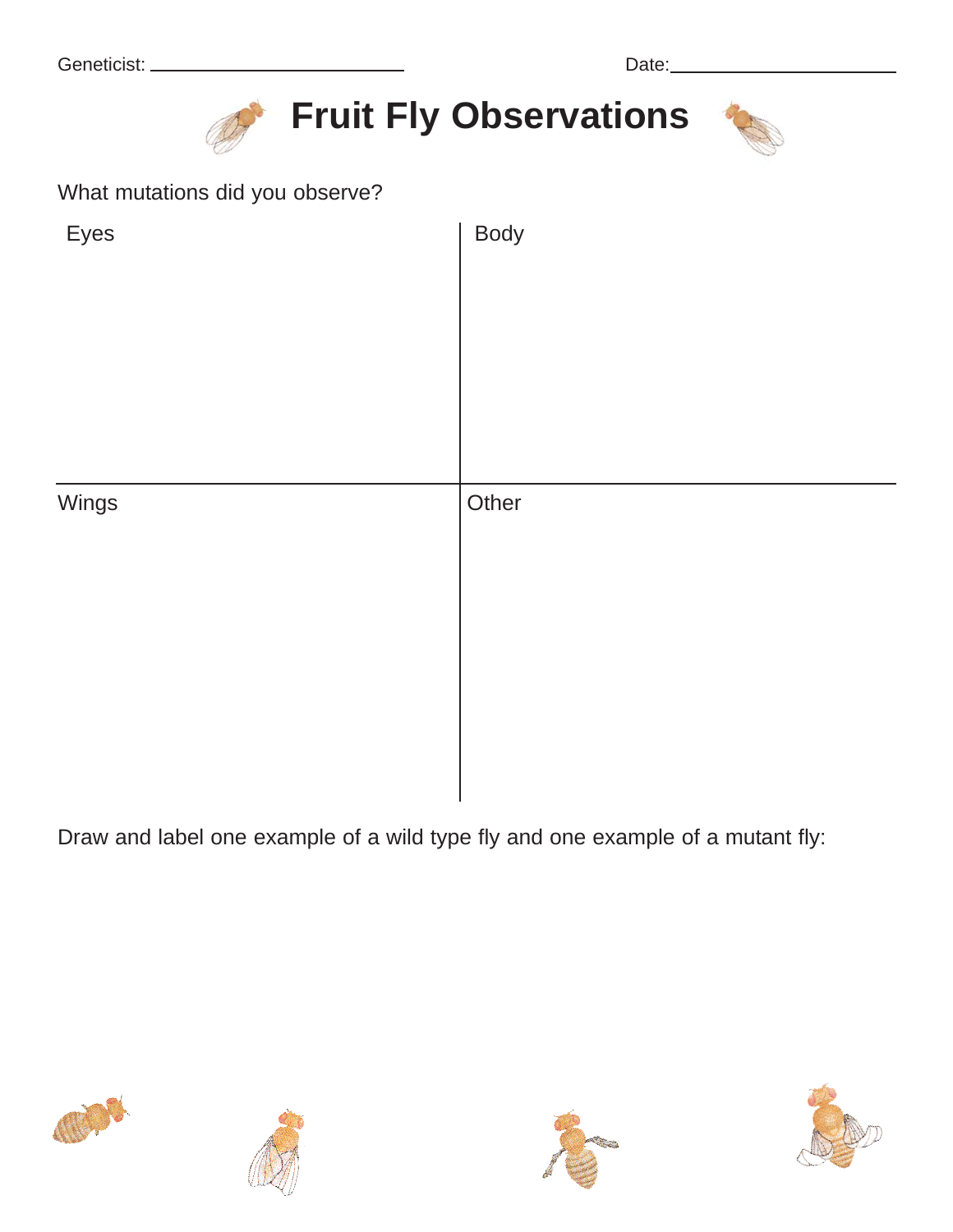Charles Darwin noticed great diversity among the finches he observed on the Galapagos Islands. These observations helped him to develop his famous theory of Natural **Selection** This finch eats the prickly pear cactus. Its long, straight beak allows it to drink the nectar from the cactus flowers. This finch eats seeds. Its beak is short, wide and well designed for breaking open seeds. Geospiza fortis Geospiza scandens Certhidea olivacea This finch eats insects. Its thin, sharp beak helps it to catch isects. Camarhynchus crassinostas This finch eats buds, flowers and fruit. Its strong beak is used for crushing its food. Camarhynchus pallious This finch eats insects and grubs. It uses a twig in its beak to dig the grubs out of the bark of a tree.